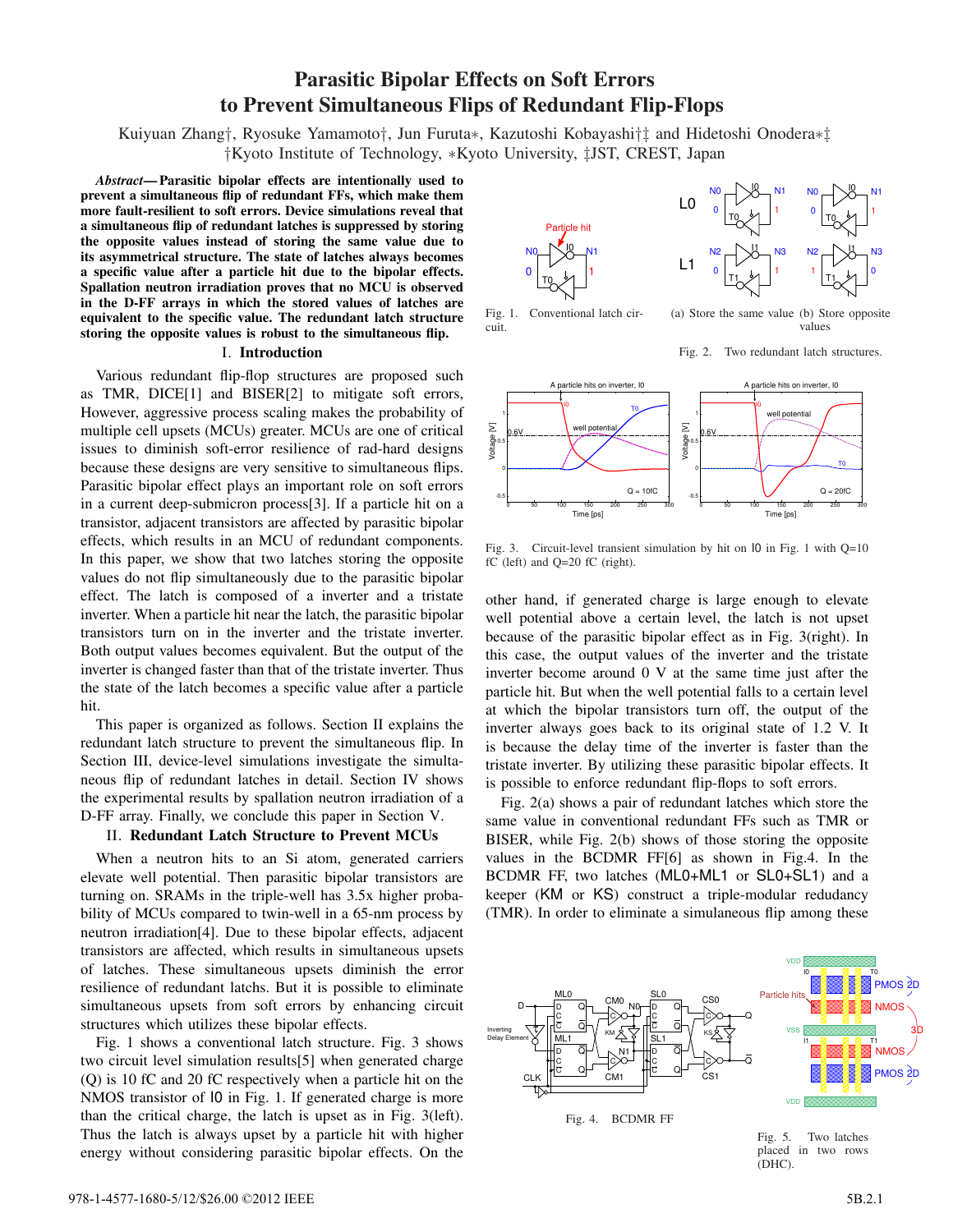TMR components, these two latches are placed in two rows as shown in Fig. 5, which structure is called the double-height cell structure[7]. The keeper is in the same row as one of two latches but it is placed as far apart as possible[8] from the latch. The double-height cell structure sharing NMOS regions is very robust to soft errors on PMOS regions. However, it is very weak to soft errors on NMOS regions. If both redundant latches stores the same value as in Fig. 2(a), they can be upset at the same time by a particle hit. It is because the parasitic bipolar effects change the latches to the same value. On the other hand, if both latches store the opposite values, a particle hit with large amount of charge may change the latchs to the same value. At least one of two latchs is in the original state when they stores the opposite values. The output of the redundant FF is not flipped. Thus the possibility of the simultaneous flip can be drastically reduced when both latches stores the opposite values.

# III. Device-Level Simulation Results

# *A. Simulation setup*

Fig. 5 shows the layout structure of two latches placed in two rows sharing the NMOS region in the p-well. Fig. 6 depicts the mixed-mode device-simulation model in which the 2D PMOS and 3D NMOS device-level models are connected by wires in the circuit-level. The well contact is placed at 2.75 *µ*m from T0 and T1. The distance between I0 (T0) and I1 (T1) is 0.3  $\mu$ m. The area of the p-well is 10  $\mu$ m x 10  $\mu$ m. All device-level structures are constructed in the triple-well.



Fig. 6. Mixed-mode Fig. 7. device-simulation of two redundant latches (PMOS in 2D /NMOS in 3D). A perpendicular particle hit on NMOS of model  $\frac{1}{10}$ .

## *B. Perpendicular particle hit*

When a particle hit on the NMOS transistor of I0 perpendicularly as shown in Fig. 7, the upper latch  $(L0 \text{ in Fig. 2(a)})$ is affected by the collected charge and the bipolar effect while the lower latch (L1) is mainly affected by the bipolar effect.

Fig. 8(a) and Fig. 8(b) represent the states of the pair of two latches according to the charge "Q" collected to the node N1 and N3 in which latches stores the same value as shown in Fig. 2(a) and opposite values as shown in Fig. 2(b), respectively. The values of "Q",  $Q_{\text{crit}N_x}$ ,  $Q_{\text{max}N_x}$  denote the collected charge "Q" when latches is flipped and goes back to its original state by the parasitic bipolar effect, respectively.

When two redundant latches store the same value, they are flipped at the same time by "Q" between  $Q_{\text{crit }N_3}$  and



Fig. 8. States of N1 and N3 by a perpendicular particle hit according to the charge "Q".





Fig. 10. State of N1 and N3 vs. Q in structure that storing opposite values.

*Q*max*N*<sup>1</sup> as shown in Fig. 3(left). The inverter I0 goes back to its original state and the tristate inverter T0 does not flip at the "Q" above the  $Q_{\text{max}N_x}$  by the parasitic bipolar effect as shown in Fig. 3(right). A vulnerable region exists between  $Q_{\text{crit }N_3}$ and  $Q_{\text{max}N_1}$  as in Fig. 8(a) when storing the same value. On the other hand, when they store the opposite values, they are not flipped at the same time as shown in Fig. 8(b). In that case, T1 is vulnerable, but the charge "Q" is much more than I0 because of its poor durability. Therefore, there is no region in which both redundant latches are flipped at the same time. Fig. 9(a) and 9(b) show transient voltage waveforms obtained from device-level simulations of particle hits with collected charge Q=30 fC and 80 fC in which the latches storing the same value. The node  $N1$  flips at  $Q=30$  fC but goes back to its original state at Q=80 fC. The node N3 flips in the both cases. On the other hand, Fig. 10(a) and 10(b) show transient voltage waveforms obtained when the collected charge Q=30 fC and 80 fC in which the latches storing the opposite values. The node N3 does not flip in both cases. No simultaneous flips are observed.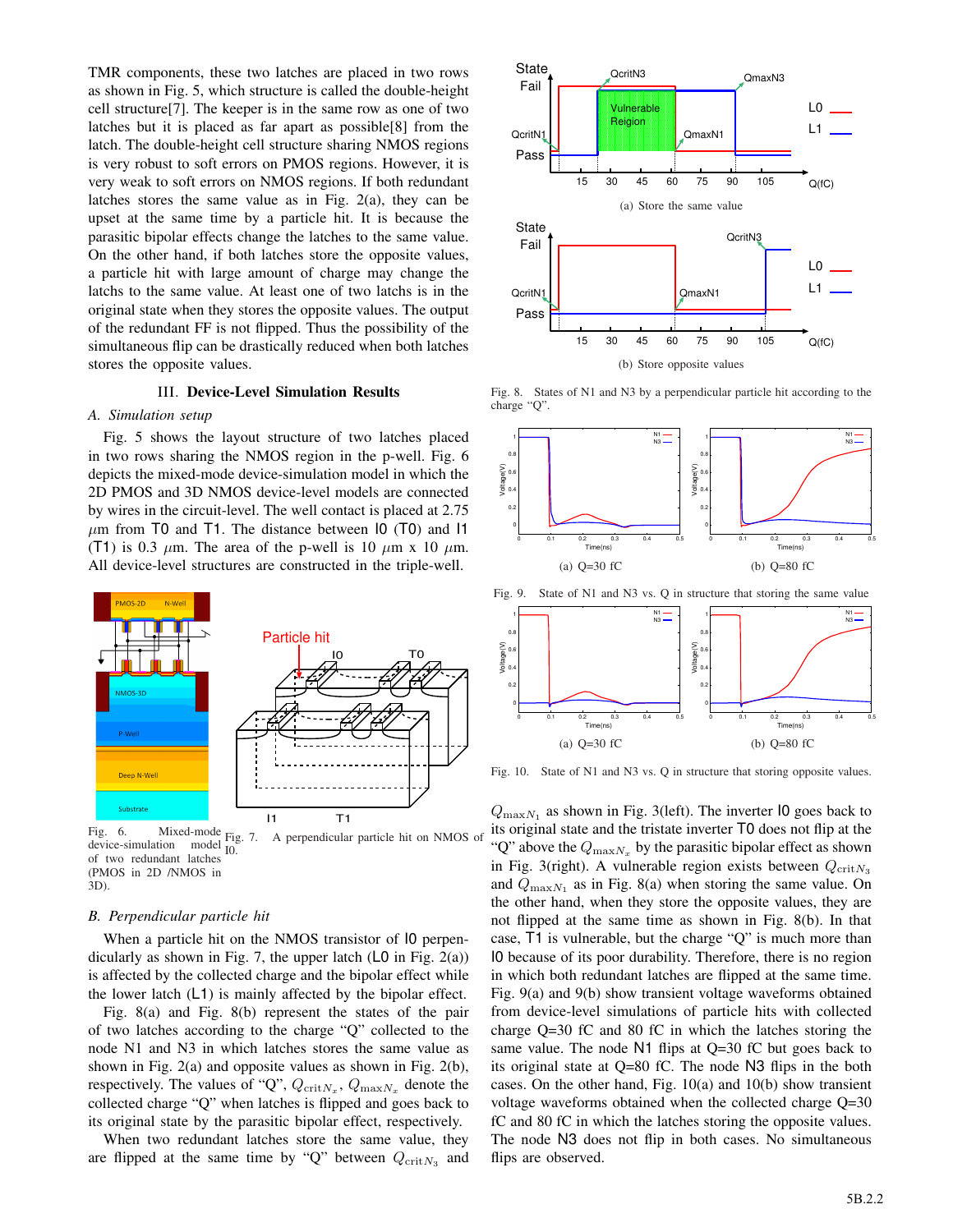#### *C. Angular particle hits*

In the perpendicular particle hit in the previous section, one of two latches is affected by the both of collected charge and the bipolar effect, while the other is mainly affected by the bipolar effect. We investigate the vulnerability of two redundant latches by changing the angles of particle hits as in Fig. 11.



Fig. 11. Diagonal particle hits on I0 to I1, T1 and T0.

The angles of particle hits are set to 30 degree in all three cases. Fig.  $12(a)-12(c)$  show the results when the two latches store the same value. In the case of I0 to I1, the vulnerable region becomes wider mainly due to lower  $Q_{\text{critN3}}$ . Since the diagonal hits promote the parasitic bipolar on  $11, Q_{\text{crit}N3}$ becomes lower. This is the weakest case when storing the same value. However, the vulnerable region becomes narrower when a particle passes from 10 to T1. It is mainly due to lower *Q*maxN1. The bipolar transistor on T0 turns on by a lowerenergy particle because it passes much closer to T0. When a particle passes I0 to T0, there is no vulnerable region because of lower *Q*maxN1 and higher *Q*critN3. On the other hand, there is no vulnerable region in the structure storing the opposite values in any particle direction. Table. I and II summarises the detail LET values of N1 and N3 in both cases of the perpendicular and diagonal particle hits.

#### TABLE I

COLLECTED CHARGE "Q" (FC) IN THE LATCHES WHICH STORING THE SAME VALUE.

|               | $Q_{\rm crit N1}$ | $Q_{\rm maxN1}$ | $Q_{\text{crit}N3}$ | $Q_{\rm maxN3}$ |
|---------------|-------------------|-----------------|---------------------|-----------------|
| Perpendicular | 5.2               | 62.0            | 22.5                | 93.6            |
| $10$ to $11$  | 5.2               | 41.8            | 5.5                 | 44.0            |
| $I0$ to $T1$  | 5.2               | 29.0            | 18.4                | 46.6            |
| I0 to T0      | 5.2               | 22.6            | 40.8                | 53.0            |

TABLE II

COLLECTED CHARGE "Q" (FC) IN THE LATCHES WHICH STORING OPPOSITE VALUES.

|               | $Q_{\rm crit N1}$ | $Q_{\rm maxN1}$ | $Q_{\text{crit}N3}$ |  |  |  |
|---------------|-------------------|-----------------|---------------------|--|--|--|
| Perpendicular | 52                | 62.0            | 101.1               |  |  |  |
| $10$ to $11$  | 52                | 41.8            | 57.5                |  |  |  |
| $I0$ to $T1$  | 52                | 29.0            | 69.7                |  |  |  |
| $10$ to $T0$  | 52                | 22.6            |                     |  |  |  |

# IV. Experimental Results by Neutron Irradiation

A test chip was fabricated in a 65 nm bulk CMOS process including a general D-FF array to show vulnerabilities of FFs by the parasitic bipolar effect. Fig. 13 show the layout structure of the FF array[9] which consists of a D-FF in Fig. 14. Spallation neutron-beam irradiation were carried out at RCNP of Osaka University. Clock is fixed to 0 or 1 to keep master or slave latches in the latch state. Table. III shows



Fig. 12. State of N1 and N3 according to collected charge "Q" when a particle hit diagonally on two latches which store the same value.



Fig. 13. Floor plan of the general D-FF array to measure MCU/SEU rates.



Fig. 14. Schematic of D-FF.

the numbers of SEUs and MCUs according to the state of the master and slave latches. As for the number SEUs, the latch with N1=1 is less sensitive. It is because a particle hit with higher energy does not flip N1 in the same way as explained by Fig. 3. MCUs are observed when N1=0. The MCU rates are 16.2% and 3.9% on the master and slave latches respectively. But no MCU is observed when N1=1. When  $N1=1$ , the parasitic bipolar effect suppresses a flip of latches. But SEUs are caused by collected charge without any bipolar effect. When N1=0, the bipolar effect changes the state of latches to  $N1=1$  since the delay time of the inverter is faster than that of the tristate inverter as explained in Section II.